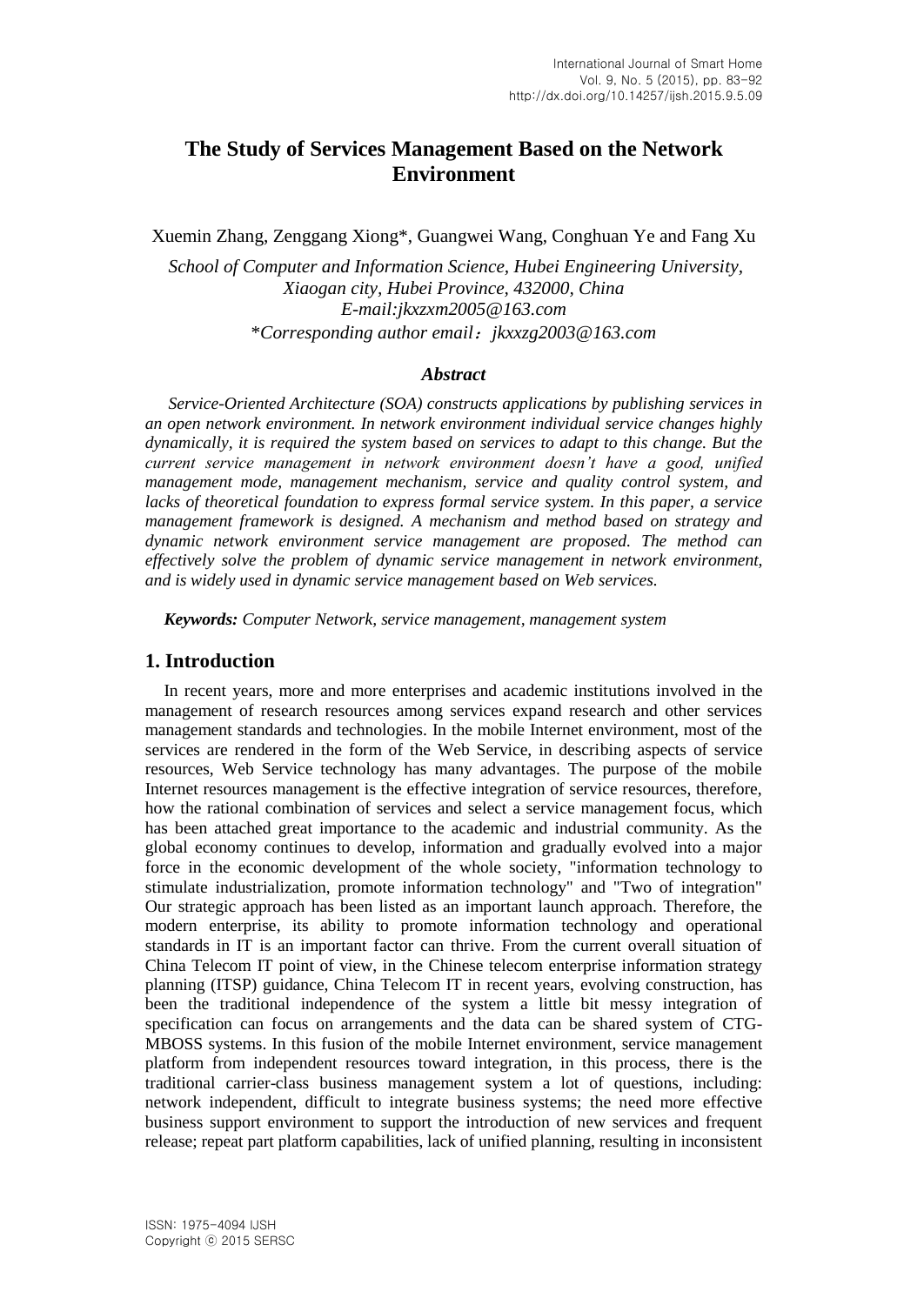user experience consequences; resource sharing can not do these questions have to be through the establishment of a sound IT service management system, gradually resolved.

### **2. The New Service-oriented Architecture SOA Technology**

Web Service is a new SOA (Service Oriented Architecture) technology, web services are an online application service issued by the company, you can accomplish a specific business needs, self-packaging, and other advantages of loose coupling and platform independence. According to the definition of the W3C, Web Service should be a machine to support interoperability between different network software system, its interface is defined by the XML standard, using the HTTP, SOAP, WSDL, UDDI and other protocols, including service provider (Service Provider), service registration Center (Service Broker), the service requester (Service Requester) three roles, release (Publish), Find (Find), bind (Bind) three operations. Service providers publish services through a service registry, and respond to request services; service registry service providers publish services described where the requester in the registry can find the required services and access to relevant information and services; after the service requestor in the registry to get the interface and location information services, through binding operation, call the required service. web services architecture shown in Figure 1:



**Figure 1. Web Service Architecture Diagram**

Web Service technology can mask the underlying implementation details of the service, so that service managers can not concern specific implementation services, and related information, such as interfaces and parameters can only know the service to facilitate service integration and data reuse, we use Web services standards the mobile Internet services are published as Web Service, to achieve a unified description and management services.

### **3. Property Management Service Resources**

The main title (on the first page) should begin 1 3/16 inches (7 picas) from the top edge of the page, centered, and in Times New Roman 14-point, boldface type. Capitalize the first letter of nouns, pronouns, verbs, adjectives, and adverbs; do not capitalize articles, coordinate conjunctions, or prepositions (unless the title begins with such a word). Please initially capitalize only the first word in other titles, including section titles and first, second, and third-order headings (for example, "Titles and headings" — as in these guidelines). Leave two blank lines after the title.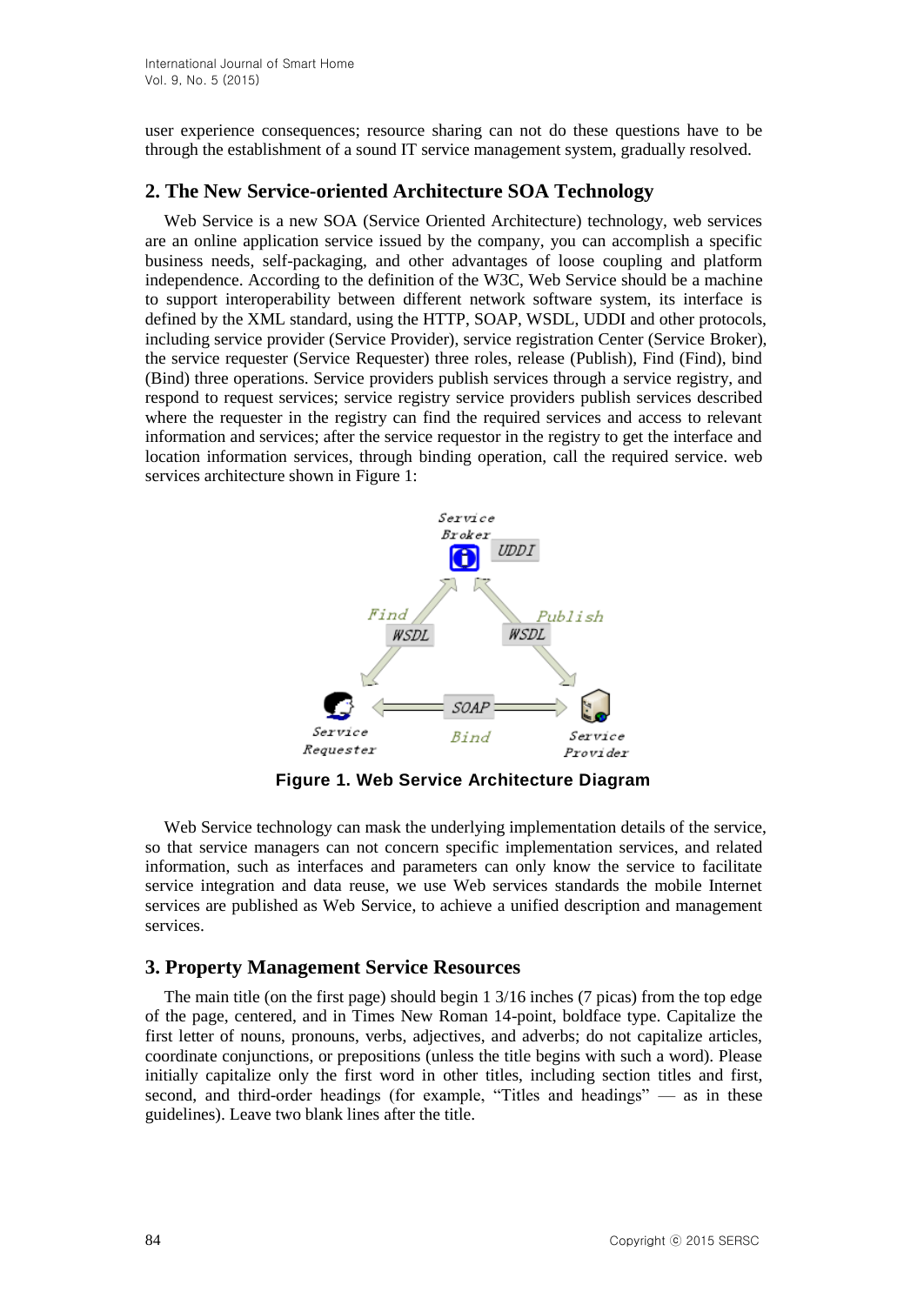With the increase of mobile Internet service resources, especially when these services to achieve similar functionality, how to effectively and quickly select the service to be a need to focus on the problem, concerned only with the functional properties of the service and the service can not achieve effective selection, should also consider the quality of service attributes. Quality property management services, mainly for the price of the service, response time, availability, reliability, management and other QoS attributes, including a comparison of quality of service, such as updating each attribute. Reliability

update policy discussions. Assumed that within a certain period of time t,  $t = t_n - t_k > 0$ 

is called service has accumulated in the  $t_n$  period N times, where there are n call to be

successfully executed, is called the cumulative period K times  $t_k$ , where there are k times the call is unsuccessful , the service call success rate in period t, ie reliability:

$$
R = 1 - \frac{n - k}{N - K}
$$

(1)

According to equation (1) can be dynamically calculated based on the service reliability of the results of the latest call, however, considering the service has just begun to be invoked, N, K minimal, n, k may even be zero, so that the reliability of the calculated 1, which is obviously unreasonable, and therefore need to be modified on the type [1-2]. Assuming the initial value of the reliability of the service registration is Ru, taking into account the effect of the initial value as described in (2), the corrected

reliability calculation formula:  
\n
$$
R = \frac{n-k}{N-K}(1 - \frac{n-k}{N-K}) + \frac{U}{N-U}R_n
$$

(2)

According to the above reliability updated policy, service response time is calculated as:

$$
T = \frac{n-k}{N+U} \times \frac{\sum_{i=1}^{N} T_i}{N} + \frac{U}{N+U} T_n
$$

(3)

Wherein, N is the total number of calls, U and formula (2) as the value, Ti is the response time t of each execution period, Tu is the initial value of the response time.

#### **4. Three-tier Technology in IT Event Management System to Achieve**

Many current java web developer to Struts, Spring, Hibernate organically integrate the three frameworks, is called the SSH lightweight framework. SSH framework system is divided into four duties have presentation layer, business logic, data persistence layer and the module level, belong to different duties, the overall use of the infrastructure system as Struts, MVC separation performed, and the framework of the model part of the framework for the use of the Hibernate persistence layer support, use Spring for the business layer is indicated in Figure 1. The basic structure of the system for business processes: interaction through JSP pages, the presentation layer to achieve the transfer request and receive a response, and then through the Struts configuration file will accept container receives the request queue or delegated to conduct the corresponding processing [3-5]. The business layer management component provides a container for the behavior and the behavior of the component business model object data processing business logic.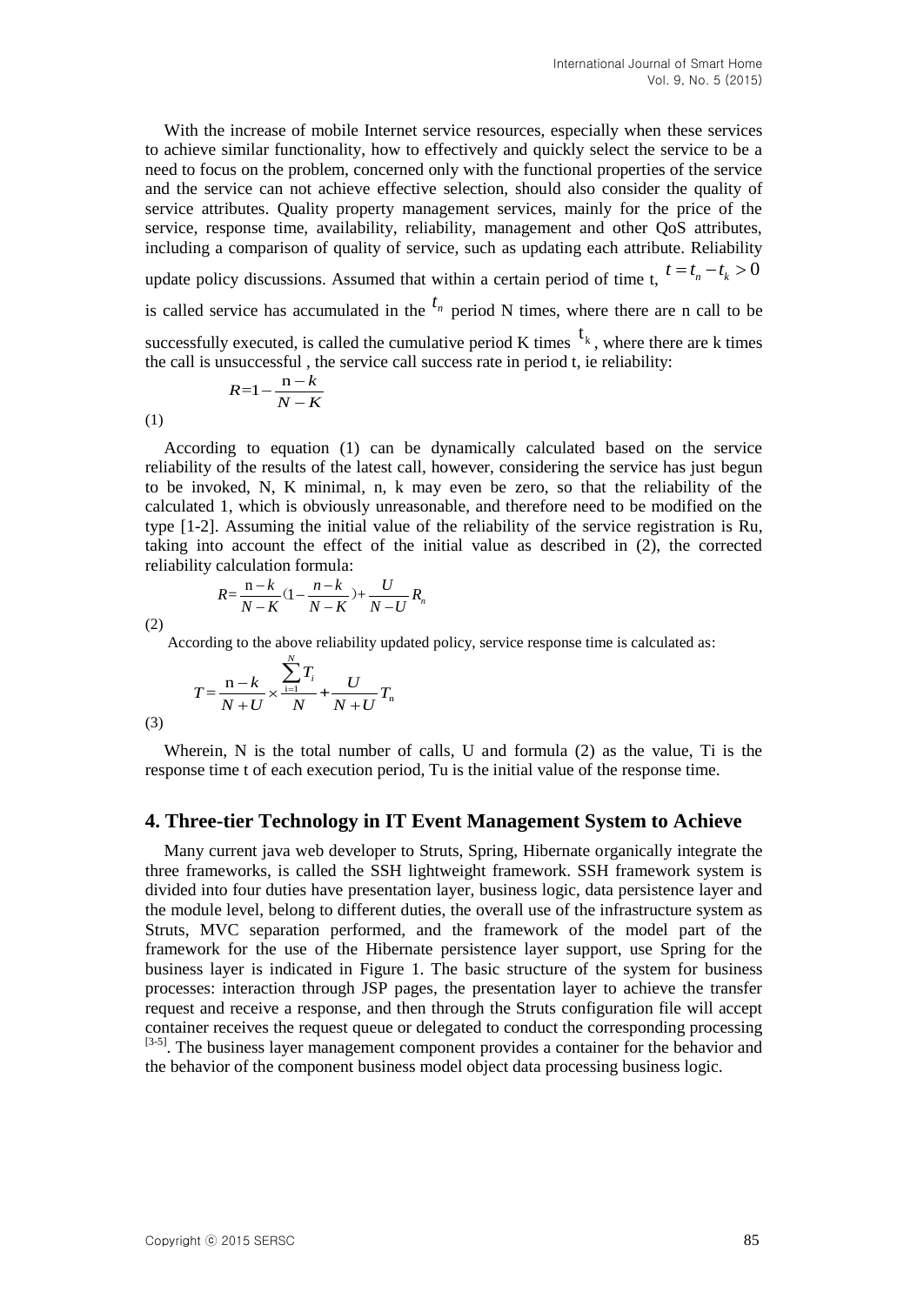

**Figure 2. General SSH Architecture System Architecture Diagram**

Provides event handling, buffer pools and other services in order to improve system performance optimization, and to ensure the integrity and security of data, but it is dependent on the object persistence layer mapping and data exchange HIBERNATE, and processes the request and returns the result.

Step One: Create a Web project named itsm, shown in Figure 3. Step two: Jar package required for the project are copied to WebRoot / WEB-INF / lib directory 1) struts2 required jar package:

struts2-core-2.0.11.jar xwork-2.0.4.jar ognl-2.6.11.jar

| Project name: itsm                                                                                                                     |              |
|----------------------------------------------------------------------------------------------------------------------------------------|--------------|
| Project contents:                                                                                                                      |              |
| V Use default                                                                                                                          |              |
| Directory: G:\eclipse-jee\workspace\its                                                                                                | Browse       |
| <b>Target Runtime</b>                                                                                                                  |              |
| <b>ITSM</b>                                                                                                                            | New<br>۰     |
| Dynamic Web Module version                                                                                                             |              |
| 2.5                                                                                                                                    | ٠            |
| Configuration                                                                                                                          |              |
| Default Configuration for ITSM                                                                                                         | Modify.<br>۰ |
| A good starting point for working with ITSM runtime. Additional facets can later be installed to add new functionality to the project. |              |
| <b>EAR Membership</b>                                                                                                                  |              |
| Add project to an EAR                                                                                                                  |              |
| EAR Project Name: EAR                                                                                                                  | New<br>v     |

**Figure 3. New Project Wizard**

freemarker-2.3.8.jar commons-logging-1.0.4.jar struts2-spring-plugin-2.0.11.2.jar

The third step: web.xml configuration. In order to properly use SSH, you need to be configured in web.xml for Struts and Spring. This completes the configuration work web.xml file in the project, implemented support for Spring, Struts's. Step Four: springcontext.xml file configuration. This file is spring core configuration file, which is equivalent to a facility that can be configured in the file, depending on the effectiveness of manually modify the configuration file, call different methods to achieve without modifying the source code and recompile the different effects you can achieve the purpose of . The physical structure of the database tables: a user table (users), as shown in Table 1.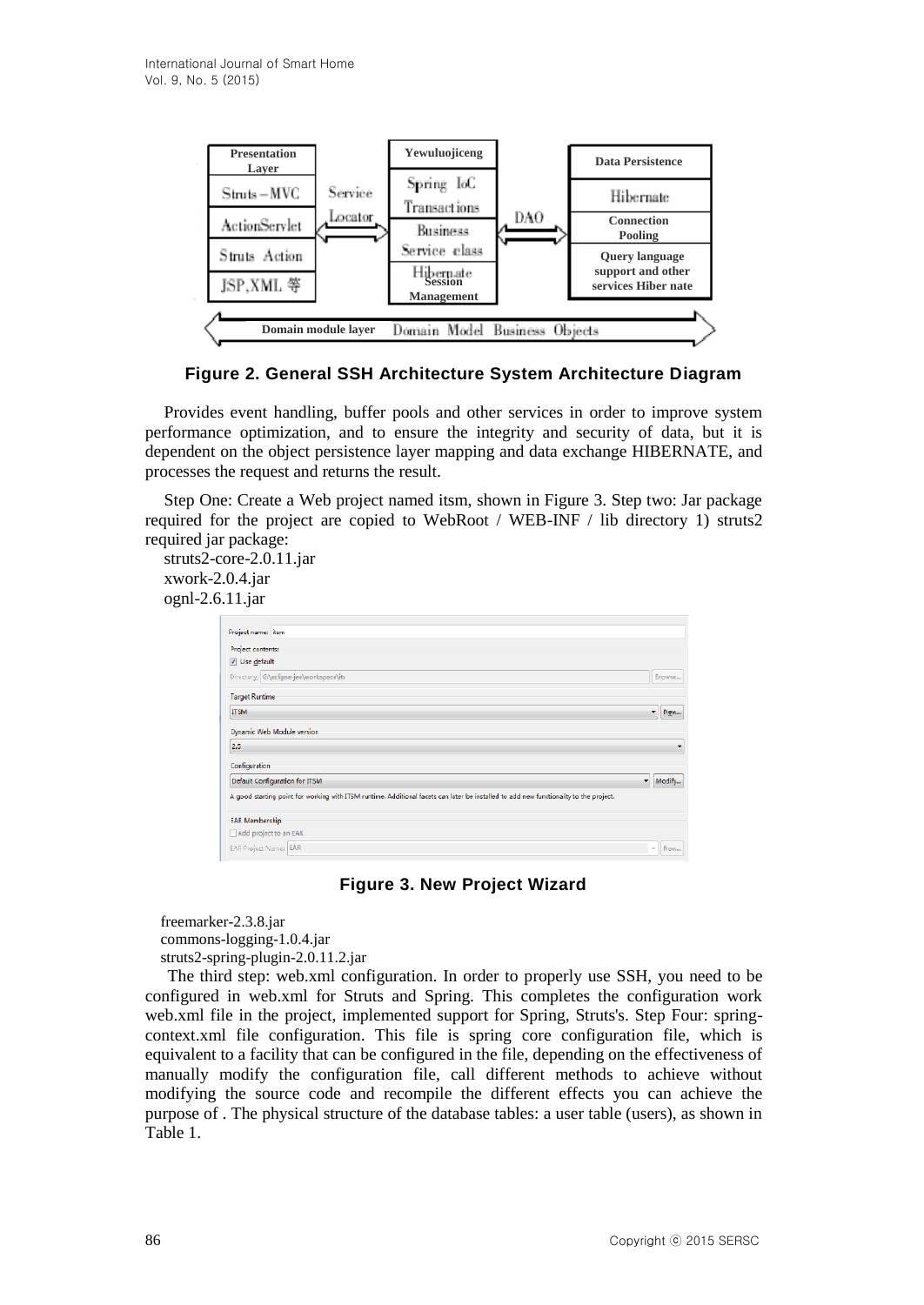| Column Name    | Data Types      | Could be empty |  |  |  |
|----------------|-----------------|----------------|--|--|--|
| ID             | varchar $(32)$  | <b>NOTNULL</b> |  |  |  |
| Company_id     | Int             | <b>NOTNULL</b> |  |  |  |
| Login_id       | varchar $(10)$  | <b>NULL</b>    |  |  |  |
| Password       | varchar $(100)$ | <b>NULL</b>    |  |  |  |
| Name           | varchar $(100)$ | <b>NOTNULL</b> |  |  |  |
| Email          | varchar $(100)$ | <b>NULL</b>    |  |  |  |
| <b>Status</b>  | Int             | <b>NOTNULL</b> |  |  |  |
| Mobile         | varchar $(100)$ | <b>NULL</b>    |  |  |  |
| Name_py        | varchar $(100)$ | NULL           |  |  |  |
| Phone          | varchar $(100)$ | <b>NULL</b>    |  |  |  |
| Contact_type   | varchar $(100)$ | <b>NULL</b>    |  |  |  |
| Gmt_update_pwd | varchar $(100)$ | NULL           |  |  |  |

| Table 1. User Table |  |  |  |  |  |
|---------------------|--|--|--|--|--|
|                     |  |  |  |  |  |

## **5. Network Topology**

According to the overall framework of the network topology design services management platform, the platform is shown in Fig 4.



### **Figure 4. Network Topology Service Resource Management Platform**

The system can effectively manage the resources of the mobile Internet services, to provide convenient, fast, scalable personalized portfolio services development environment. Web server: Document Information Service information needs to be published on the Internet and browse through the network, Web server can store not only the service document information, you can also respond to the service request after the user makes a request through the browser and to provide services, run the appropriate program . ISP Internet through a Web server publishing service can be registered directly to the service resource management platform, service resource management platform through a combination of Web server publishing services (such as mobile search, mobile e-commerce) can also be accessed directly by the user <sup>[6-8]</sup>. Services Resource Management: the field of telecommunications, unified access, classification management of the Internet in the field of heterogeneous services, and a combination of a new personalized service, to be described by the WSDL language, according to the UDDI specification published by the Web server for users to call or section tripartite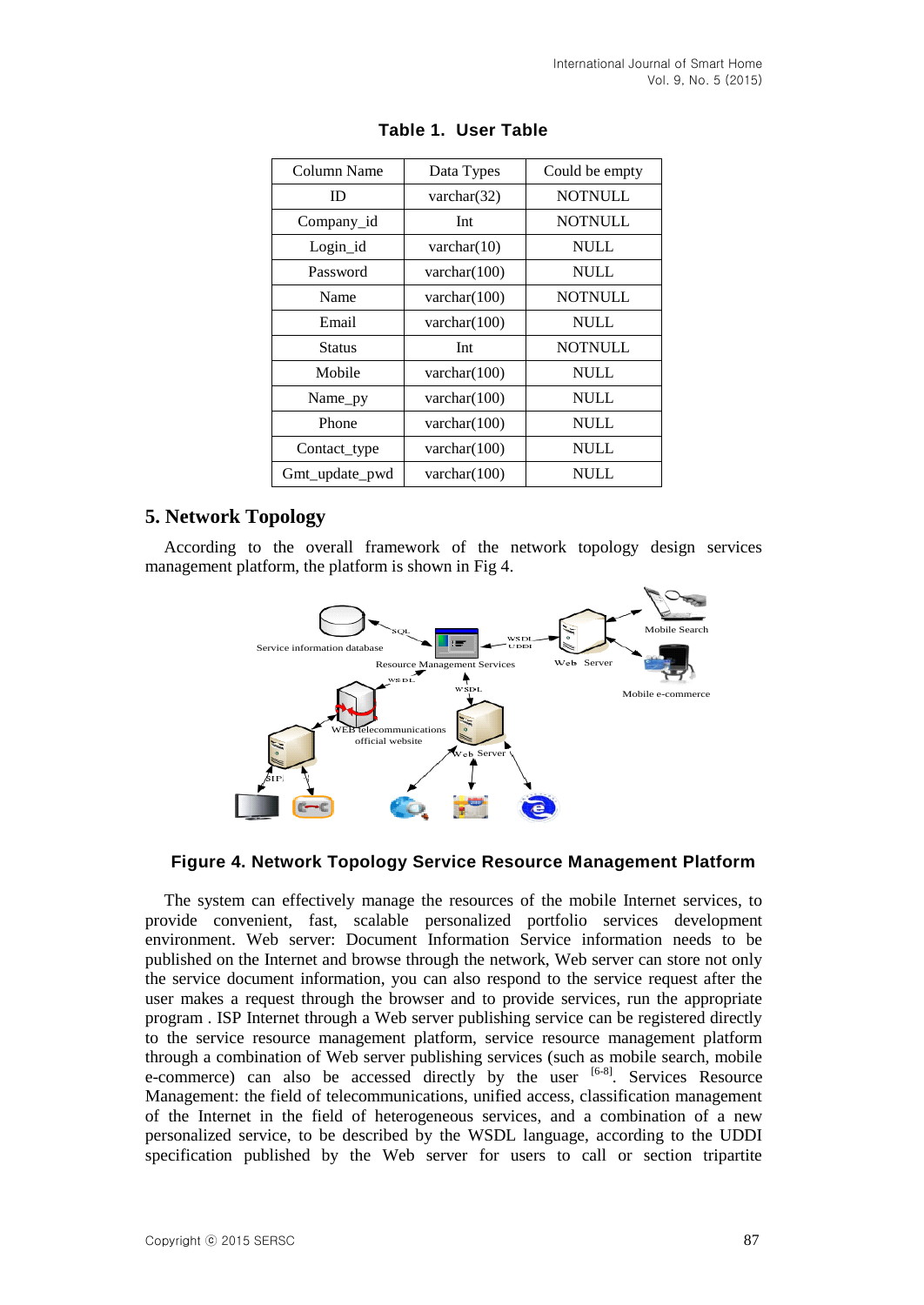development. Service Information Management Library: Record all information management platform for all the atoms in the service information, as well as a combination of personalized service, managers increase data via SQL commands, modify, and delete queries.

#### **6. Service Selection Assessment**

Evaluation purposes: Depending on the application scenario this article service management system, primarily to assess the reasonableness of the service selection mechanism to verify the quality of service attribute order value calculation formula  $(i,n) = \frac{O(i,n)}{4}$  $\sum_{i=1}^{4} O(i,n)$ chanism to verify the<br>  $\sum_{n=0}^{\infty} \frac{O(i, n) \times V(i, n-1)}{O(i, n) \times V(i, n-1)}$ mechanism to verify t<br>  $v(i,n) = \frac{O(i,n) \times v(i,n-1)}{\sum_{i=0}^{n} O(i,n) \times v(i,n)}$ nism to verify the quality of service attribute order value calculation formula<br>=  $\frac{Q(i,n)\times V(i,n-1)}{\sum_{i=0}^{4}Q(i,n)\times V(i,n-1)}$  can reflect user preferences. Experiment 1: Specifies the user

0 type, to determine the quality of this type of service attribute order vector initial value, change the value of each property by order of each type of user feedback quality attributes default range. Select a quality of service attribute great importance to each rating of price priority, followed by response time, availability and reliability for the final user type, to determine the user's initial property type sequence is  $v_0 = \{0.15, 0.25, 0.3, 0.3\}$ . Emphasis of this type of each attribute conventions for user feedback: the price is important, the more important, in general randomly selected, the response time in the more important, in general, is not important in the random selection, availability and reliability in general, is not important in random selection. Calculated based on user feedback value changes each  $V_i$  in Figure 5, Which, v1 representative price preference order value, v2 representative response time preference order value, v3 representative usability, v4 representatives reliability.



**Figure 5. Type Default Value of Each Attribute Sequence Diagram Feedback**

From the above chart shows that number has risen to 40 after user feedback, changes in the value of each quality attribute order is not big, and stabilized after 60 feedback, which in the actual usage of the system is entirely reasonable. After stabilization,  $v_1$  to converge to 0.1,  $v_2$  converges to  $0.24$ ,  $v_3$  converges to  $0.33$ ,  $v_4$  converges to  $0.33$ , and is maintained in the process of change of the trend  $v_1 < v_2 < v_3$ ,  $v_4$ , which is consistent with the user feedback each attribute constraints and maintaining the initial value of the magnitude relationship between the sequence.

Conclusion: According to the experimental results in a change of user feedback shows sequence values, user preferences may reflect the order value calculation formula given initial vector sequence when property values, property values as a result of user feedback program being adjusted accordingly, when some attribute great importance to upgrade the level of the property value within an acceptable sequence number of top-ranking feedback, and finally converge to fixed values. Results based on changes in the properties of the three sequence values shows that user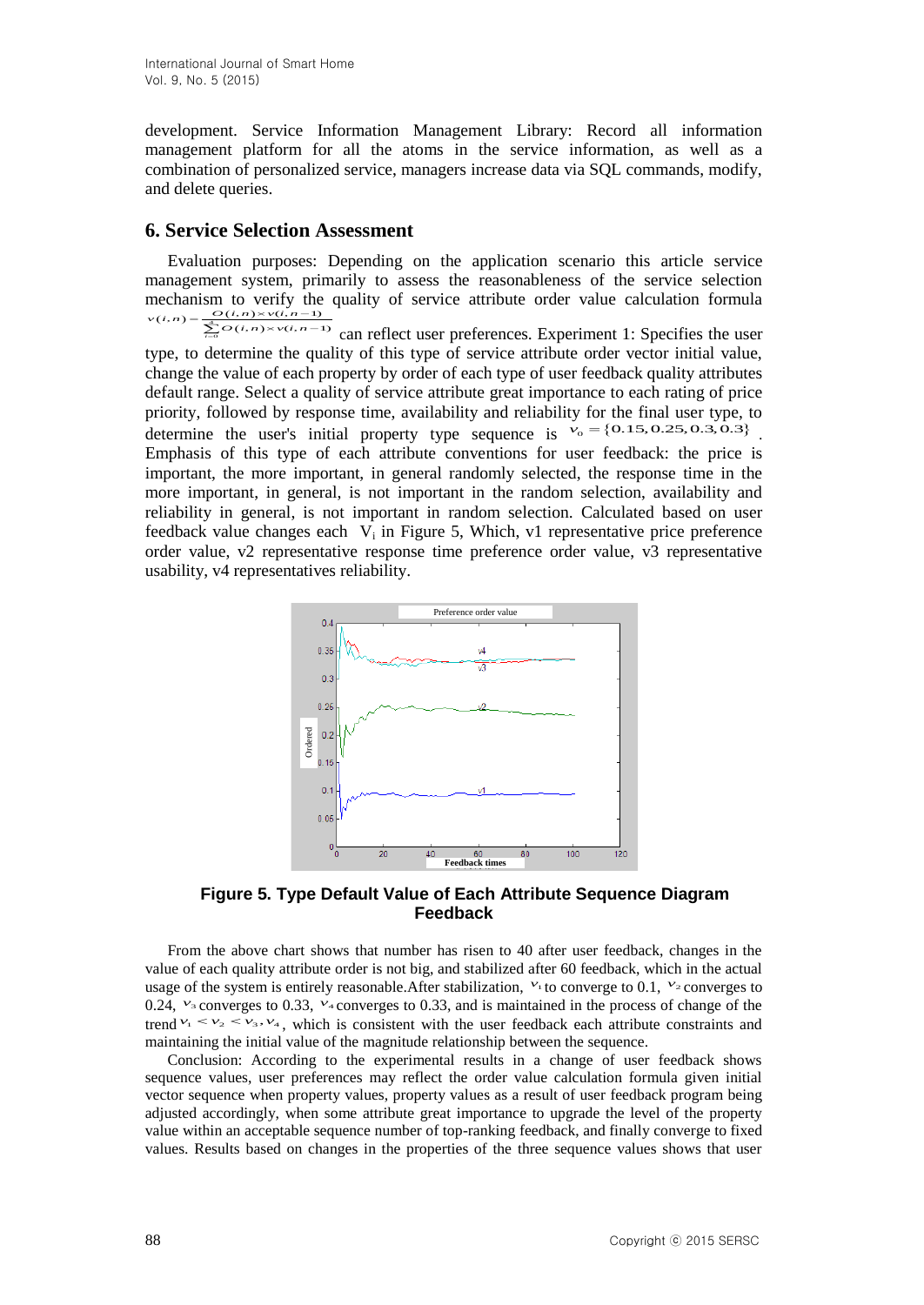preference order value calculation formula can also reflect different sequence for the initial value of the user type in the user get the same feedback, order value of each property is mainly affected by the initial impact . Therefore, according to the determined type of feedback to the user based on the user QoS attributes of each sequence can be a good indication of the value of the user of the service quality attributes of subjective preference case, then, according to the formula to determine the value of property rights is not only reflected in the service itself the objective quality of the merits, but also reflects the user's preference for quality of service attribute, the thus selected out of a combination of services to the greatest extent possible to meet user expectations.

## **7. A Framework of Jena Based on Service Management Logic**

We give a framework of developing an application of internet with Jena lib[9, 10]. Jena, which is which is developed by HP Labs Semantic Web Research Group, is a Java framework for building Semantic Web applications. It provides a programmatic environment for RDF, RDFS and OWL, SPARQL and includes a rule- based inference engine. It is written for the programmer who is unfamiliar with RDF and who learns best by prototyping, or, for other reasons, wishes to move quickly to implementation. Enterprise- scale data integrating, service discovery, knowledge managing, serviceoriented architectures, all these are among many IT applications that could change dramatically through the introduction of internet technology. These IT architectures can be transformed by the metadata standards and flexible, open information systems of the internet technology. In this paper we only give a brief architecture of framework with Fig.6. We will expatiate on it in detail in other paper.



**Figure 6. Architecture of Framework**

We will give an example to demonstrate framework above. In network management field there are 6 sub systems: Network Config Service, Net Weather Service, Fault Management Service, Event Management Service and other Management Services. There are certain relations among there service. We have deployed these services in different nodes. We can depict it with OWL format as this:

<rdf: RDF

```
xmlns: rdf="http: //www.w3.org/1999/02/22- rdf- syntax- ns#"
 xmlns: xsd="http: //www.w3.org/2001/XMLSchema#"
 xmlns: rdfs="http: //www.w3.org/2000/01/rdf- schema#"
 xmlns: owl="http: //www.w3.org/2002/07/owl#"
 xmlns="http: //www.owl- ontologies.com/unnamed.owl#"
 xml: base="http: //www.owl- ontologies.com/unnamed.owl">
 <owl: Ontology rdf: about=""/>
```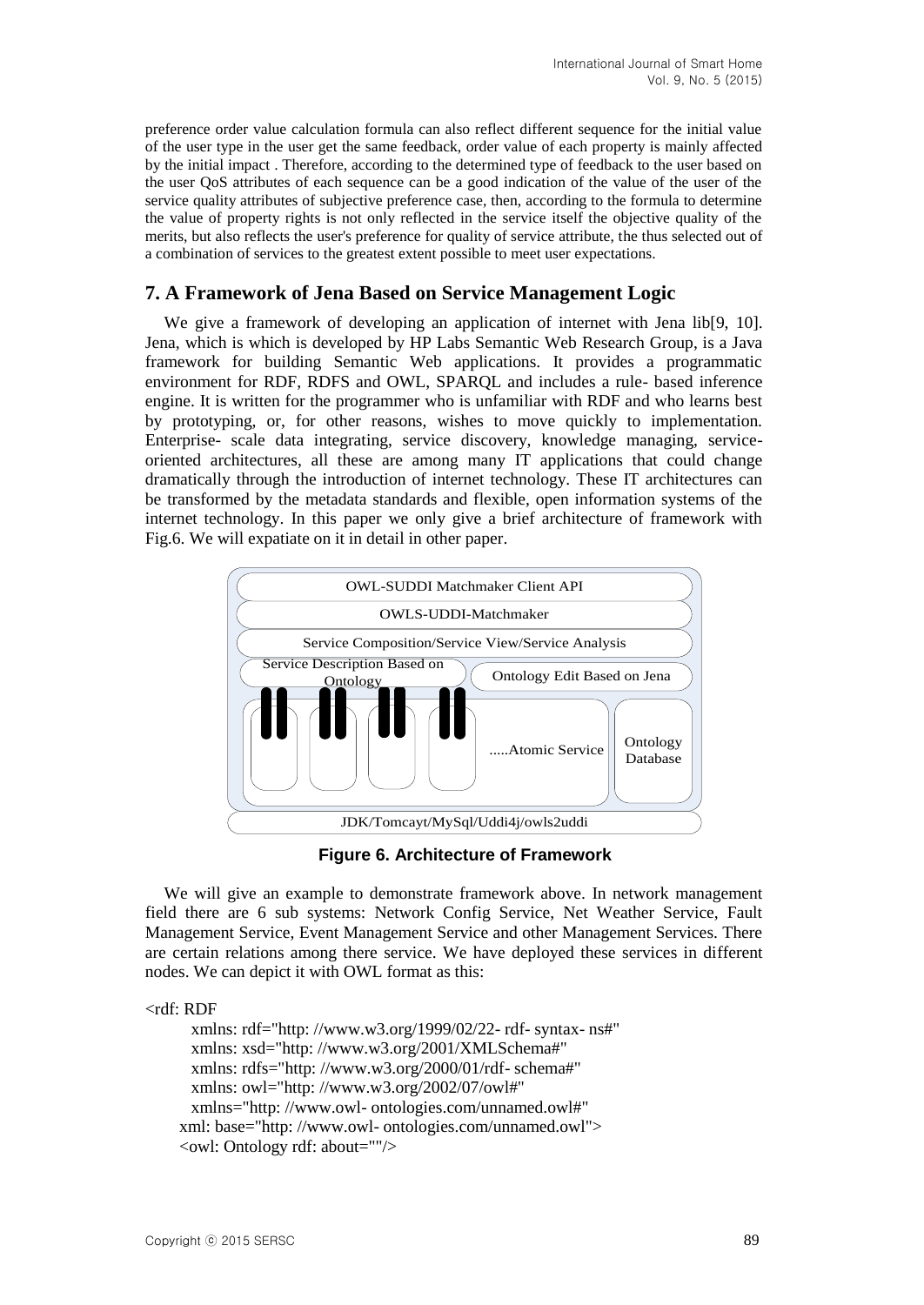```
<owl: Class rdf: ID="NM_Fault_Management">
        <rdfs: subClassOf>
         <owl: Class rdf: ID="Network_Management"/>
        </rdfs: subClassOf>
      </owl: Class>
      <owl: Class rdf: ID="NM_Event_Management">
         <rdfs: subClassOf rdf: resource="#Network_Management"/>
      </owl: Class>
      <owl: Class rdf: ID="NM_Flow_Management">
         <rdfs: subClassOf rdf: resource="#Network_Management"/>
      </owl: Class>
      <owl: Class rdf: ID="NM_Topology">
         <rdfs: subClassOf rdf: resource="#NM_Fault_Management"/>
         <rdfs: subClassOf rdf: resource="#Network_Management"/>
         <rdfs: subClassOf>
           <owl: Class rdf: ID="NM_Weather"/>
         </rdfs: subClassOf>
         <rdfs: subClassOf>
          \leqowl: Class rdf: ID="NM_Configuration"/> </rdfs: subClassOf>
      \langle/\alphawl: Class
      <owl: Class rdf: about="#NM_Configuration">
         <rdfs: subClassOf rdf: resource="#Network_Management"/>
          </owl: Class>
         <owl: Class rdf: about="#NM_Weather">
           <rdfs: subClassOf rdf: resource="#Network_Management"/>
        </owl: Class>
        <owl: ObjectProperty rdf: ID="relationship2">
           <rdfs: domain rdf: resource="#NM_Event_Management"/>
        </owl: ObjectProperty>
        <owl: DatatypeProperty rdf: ID="nm_IP_Num">
        <rdfs: range rdf: resource="http: //www.w3.org/2001/XMLSchema#string"/>
        <rdfs: domain>
          <owl: Class>
            <owl: unionOf rdf: parseType="Collection">
             <owl: Class rdf: about="#NM_Configuration"/>
             <owl: Class rdf: about="#NM_Topology"/>
            </owl: unionOf>
          </owl: Class>
        </rdfs: domain>
      </owl: DatatypeProperty>
      <owl: FunctionalProperty rdf: ID="relationalship">
        <rdf: type rdf: resource="http: //www.w3.org/2002/07/owl#ObjectProperty"/>
      </owl: FunctionalProperty>
      <owl : FunctionalProperty rdf: ID="NetManagementOntology_Slot_9">
         <rdf: type rdf: resource="http: 
//www.w3.org/2002/07/owl#DatatypeProperty"/>
         \langle \text{rdfs: range} \quad \text{rdf:} \quad \text{resource} = \quad \text{rhttp:} \quad \text{/www.w3.org/2001/XMLS}chema#string"/>
       </owl: FunctionalProperty>
       <NM_Event_Management rdf: ID="NetManagementOntology_Instance_20">
        <relationship2>
        <NM_Topology rdf: ID="NetManagementOntology_Instance_18">
```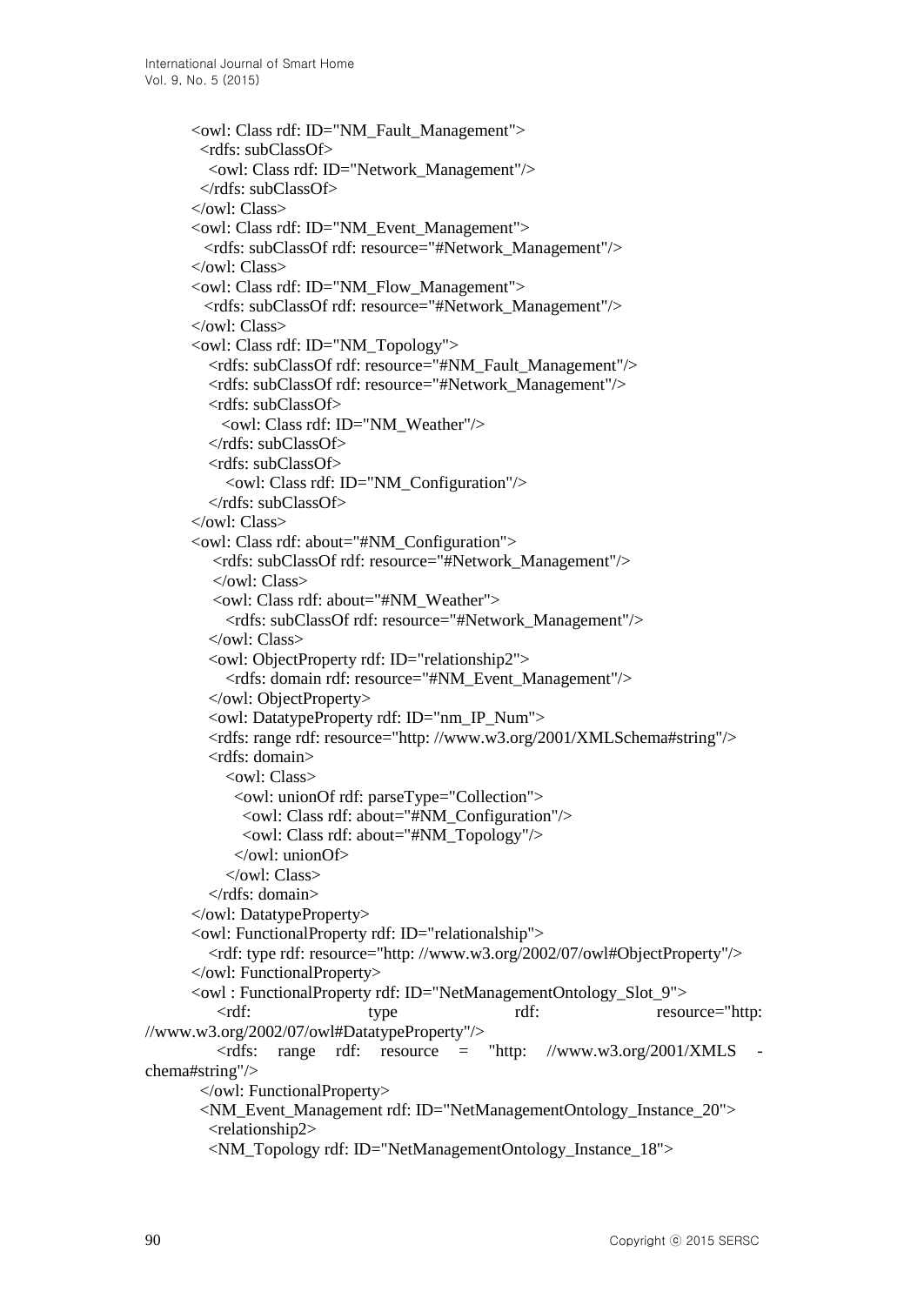```
<nm_IP_Num rdf: datatype="http: //www.w3.org/2001/XMLSchema#string"
        >166.111.247.253</nm_IP_Num>
       </NM_Topology>
      </relationship2>
     </NM_Event_Management>
     <NM_Topology rdf: ID="NetManagementOntology_Instance_19">
        <nm_IP_Num rdf:datatype="http: //www.w3.org/2001/XMLSchema#string"
        >166.111.247.254</nm_IP_Num>
          <nm_IP_Num rdf: datatype="http: 
//www.w3.org/2001/XMLSchema#string"
          >1222 </nm IP Num></NM_Topology>
\langle \text{rdf: RDF} \rangle
```
Designing dynamic services composition must start with specifying abstract processes, which capture high level requirements of the process. This can be done with service logic modeling. Then with the help of Jena, we can query across service with certain modeling. And validation of the correctness, the operation between two services can be depicted through Service Algebra and Service Matrix.

### **8. Conclusion**

With more and more mobile Internet service resources, service options and more difficult, people demand more and more complex services, managed services resources to get more and more attention to the researchers, the current research work focuses on in terms of category management services, quality management, service composition, etc., although these have put a lot of solutions, but the management and quality of service can rarely, classification, retrieval, and the combination as a whole to conduct research. This paper considers the needs of these management, functional and non-functional properties of the service attributes combine to achieve a classification query service, automatic composition and choice of services to provide an effective mobile Internet service resource management system. Based on the study on the basis of the relevant service management conducted a preliminary study, and achieved some results, however, due to the results of the mobile Internet service complexity, there are still many aspects need further study.

#### **Acknowledgements**

This research is supported by National Science Foundation of Hubei (No.2014CFB188, No. 2013CFC005), Hubei Provincial Department of Education Outstanding Youth Scientific Innovation Team Support Foundation (T201410).

#### **References**

- [1] M. W. Kim and K. S. Kim, "Trial of Communication Services Based on Wireless Ubiquitous Network", Computers and Industrial Engineering(CIE), **(2010)**.
- [2] X. F. Qiu, J. W. Liu and P. C. Zhao, "Secure cloud computing architecture on mobile internet", Artificial Intelligence, Management Science and Electronic Commerce (AIMSEC), **(2011)**.
- [3] D. Benyamina, A. Hafid and M. Gendreau, "Wireless Mesh Networks Design- A Survey", Communications Surveys & Tutorials, **(2012)**.
- [4] D. Qiang, "Network Service Description and Discovery in Ubiquitous and Pervasive Grids", Globecom Workshops, **(2011)**.
- [5] X. L. Zhu and B. Wang, "Web Service Management Based on Hadoop", Service Systems and Service Management (ICSSSM), **(2011)**.
- [6] H. M. T. A. Ariyarathna and D. N. Ranasinghe, "JXTA Based Parallel Service Invocation Model for Peer to Peer Web Service Composition", Industrial and Information Systems (ICIIS), **(2012)**.
- [7] J. S. Perry and R. Denn, "Java Management Extensions", Sebastopol: O'Reilly Media Inc, **(2012)**.